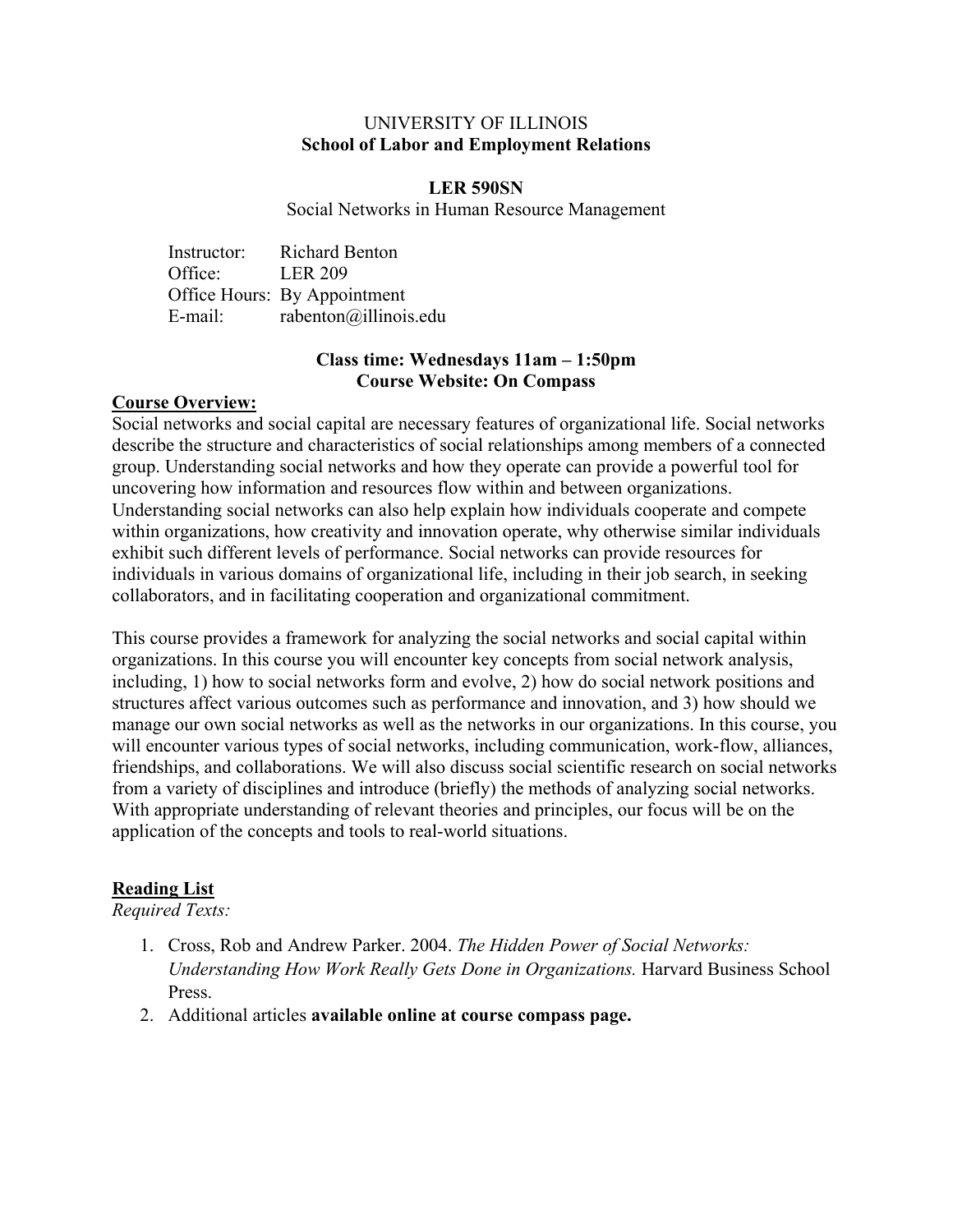# **Evaluation, Assignments, and Course Policies:**

*Evaluation:* Response memos (50%) Reflection Paper (20%) Final Exam (20%) Participation (10%)

#### *Response Memos:*

Students will submit a **2-page** double-spaced response memo ahead of each class session. The memo will should summarizes and synthesize the key themes of the readings and answer the accompanied discussion questions. These discussion questions will serve as departure points for class discussion. Response memos **should be submitted via the course compass page** ahead of each class meeting.

#### *Reflection Paper:*

Students will write a final reflection paper that describes and analyzes a compelling example of the use of social networks in a real world situation. This example can be based on either your own personal experiences, a compelling news item, or events that have happened to people you know. Regardless of the source, the events you choose must be based on fact. Describe the event, and drawing on concepts covered in the course, explain and interpret how social network processes and concepts were involved. The paper will be no longer than **5 pages**. More detailed guidelines will be announced later. The paper is due on **April 28**.

# *Final Exam:*

There will be one final exam worth 20 percent of the total grade. The final covers all material from class and will be a combination of multiple choice and essay format. The final will be administered on the course compass webpage.

#### **Academic Integrity:**

The academic standards of the University protect the quality of education and research at this institute. These standards of conduct are detailed in the Code on Campus Affairs.

As a student, you should avoid obtaining (1) answers for any assigned work or examination from any unauthorized source; (2) working with another person or persons on any assignment or examination when not specifically permitted by the instructor; and (3) observing the work of other students during any examination. You should also avoid providing answers for any assigned work or examination when not specifically authorized to do so, as well as informing any person or persons of the contents of any examination prior to the time the examination is given.

The Code of Campus Affairs also discusses plagiarism. A student should neither fail to credit sources used in a work product in any attempt to pass off the work as one's own, nor attempt to receive credit for work performed by another, including papers obtained in whole or in part from individuals or other sources. Any problems of academic integrity on an individual assignment will result in a student receiving a failing grade for the whole course. Conduct yourself in such a manner, at all times, to avoid any suspicion of wrongdoing. Avoid helping anyone else break the rules. Enrollment in this course indicates you have read and accepted the terms of this course outline.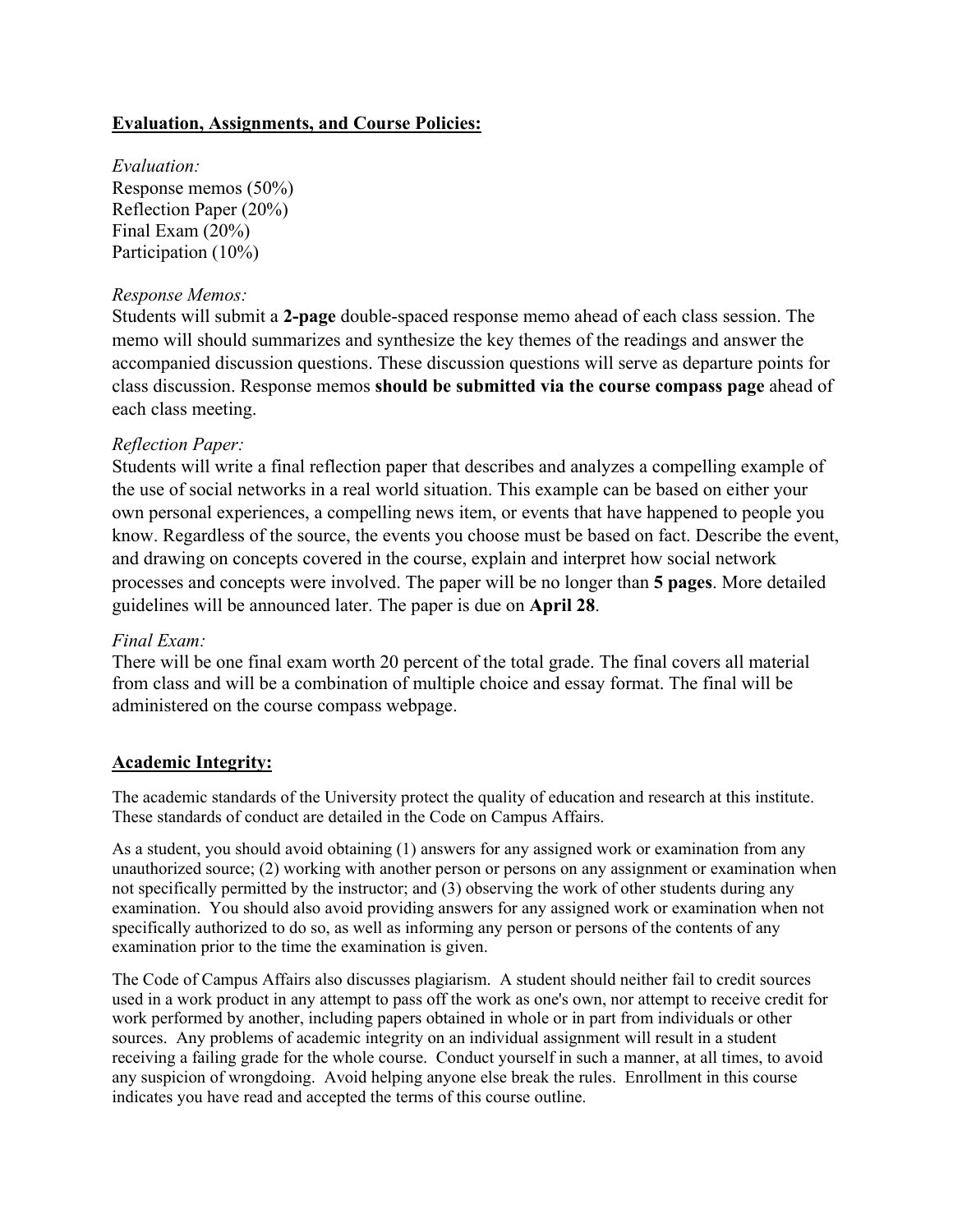#### **Course Schedule**

# **Week 1:**

[March 31] Topics: Introduction to the course Major Themes in social networks

# **Week 2:**

[April 7] Topics:

> Key network concepts: nodes, edges, centrality, structural equivalence, closure. Social capital

# Required Reading:

- 1. Cross and Parker, Chapter 1. "The Hidden Power of Social Networks"
- 2. Brass, Galaskiewicz, Greve, and Tsai. 2004. "Taking Stock of Networks and Organizations: A Multilevel Perspective" *Academy of Management Journal* 47(6)

# Response Paper Questions:

- 1. Examine Table 1-1 in Cross and Parker: "Common Social Network Applications." How do you see these various applications as being valuable for human resources professionals?
- 2. Examine the Figure 1-2 in Cross and Parker: "How to Read a Network Diagram." On your own paper, draw out a similar social network for a group of characters in a TV show, movie or novel that you're familiar with (you don't need to submit the graph, but please bring it with you to class). What do the lines represent in your toy network? Who are the central characters? Who are the peripheral characters? Do some groups of characters tend to cluster together? Why?
- 3. Consider the section in Brass et al entitled, "Antecedents of Interpersonal Networks" on the 2<sup>nd</sup> page. How might these antecedents explain the structure of the network in your toy network from Question 2?

# **Week 3:**

[April 14]

Topics:

Network Formation & Network Dynamics How do individual characteristics affect networks? Networks and Inequality.

# Required Reading:

- 1. Cross and Parker, Chapter 2. "Across the Great Divide: Finding and Fixing Critical Disconnects in Organizations"
- 2. Agneesens and Wittek 2012. "Where do intra-organizational advice relations come from? The role of informal status and social capital in social exchange" *Social Networks* 34(3).

# Response Paper Questions:

- 1. Cross and Parker describe a number of individual characteristics that can explain why network clustering and fragmentation occur. What are the key dimensions that they identify? How might these dimensions explain network clustering and fragmentation in a network you are familiar with?
- 2. What is an "advice seeking network?" According to Agneesens and Wittek, how do status and social capital explain the formation of advice seeking networks? How might this information be important to managers who are concerned about information flow in their organizations?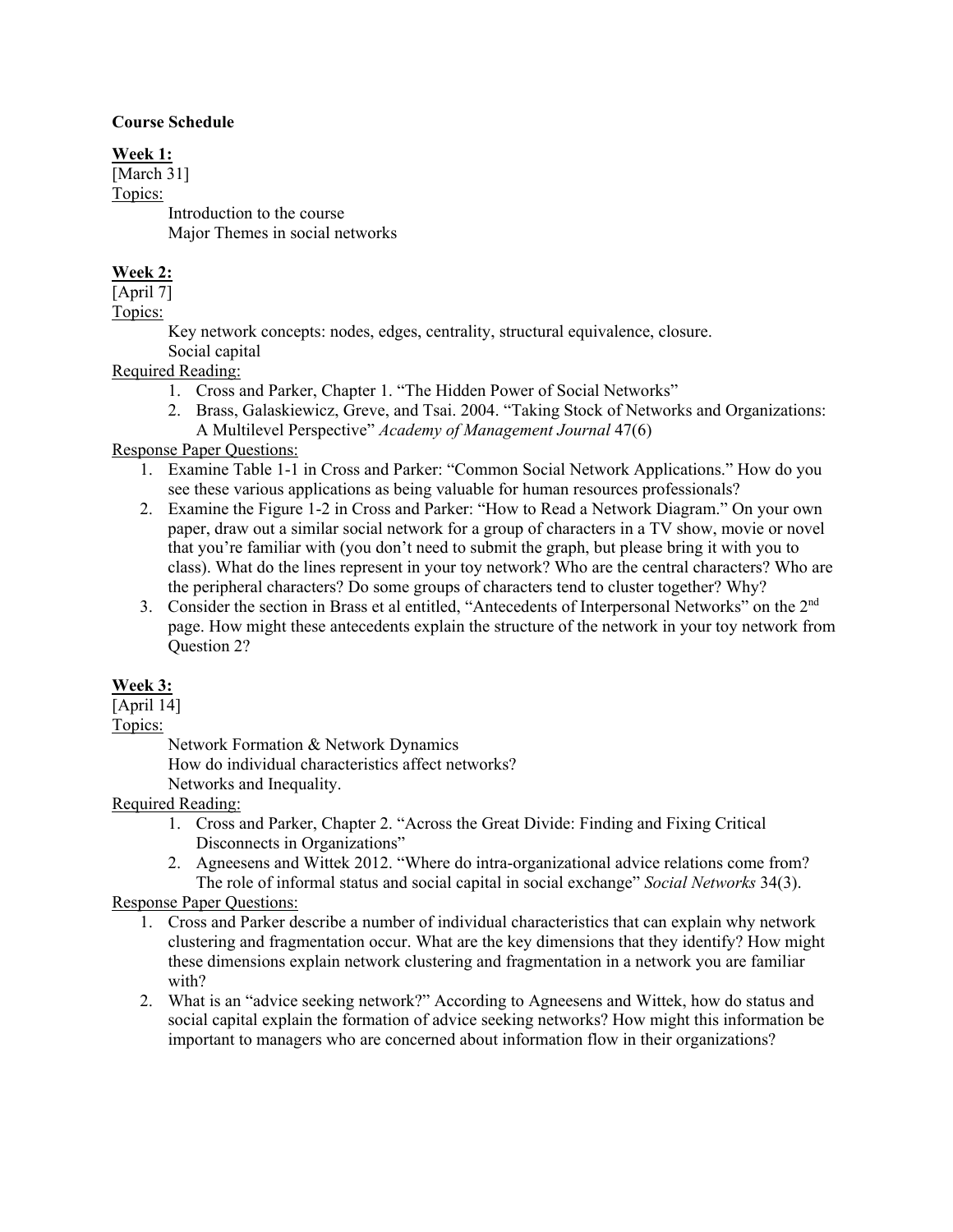# **Week 4:**

[April 21]

Topics:

Network Positions and Individual Performance Networks and Innovation Bridging and Brokerage

# **Organizational Behavior Simulation: Leveraging Networks. On HBS Coursepack**

Required Reading:

- 1. Cross and Parker, Chapter 3. "Knowing What We Know: Developing an Sense-and-Respond Organizational Capacity"
- 2. Cross and Parker, Chapter 5. "Pinpointing the Problem: Understanding How Individuals Affect a Network"
- 3. Burt 2004. "Structural Holes and Good Ideas" *American Journal of Sociology* 110(2):349- 399.

Response Paper Questions:

- 1. According to Cross and Parker in Chapter 3, how does one's network positon affect access to knowledge and expertise? How might these positions affect individual performance?
- 2. According to Cross and Parker in Chapter 5, why are boundary spanners and information brokers so important for organizational performance? What might be the disadvantages of relying too much on particular boundary spanners or information brokers?
- 3. According to Burt 2004, what is a structural hole and why is it advantageous to occupy a structural hole? What are the advantages and disadvantages of structural holes?